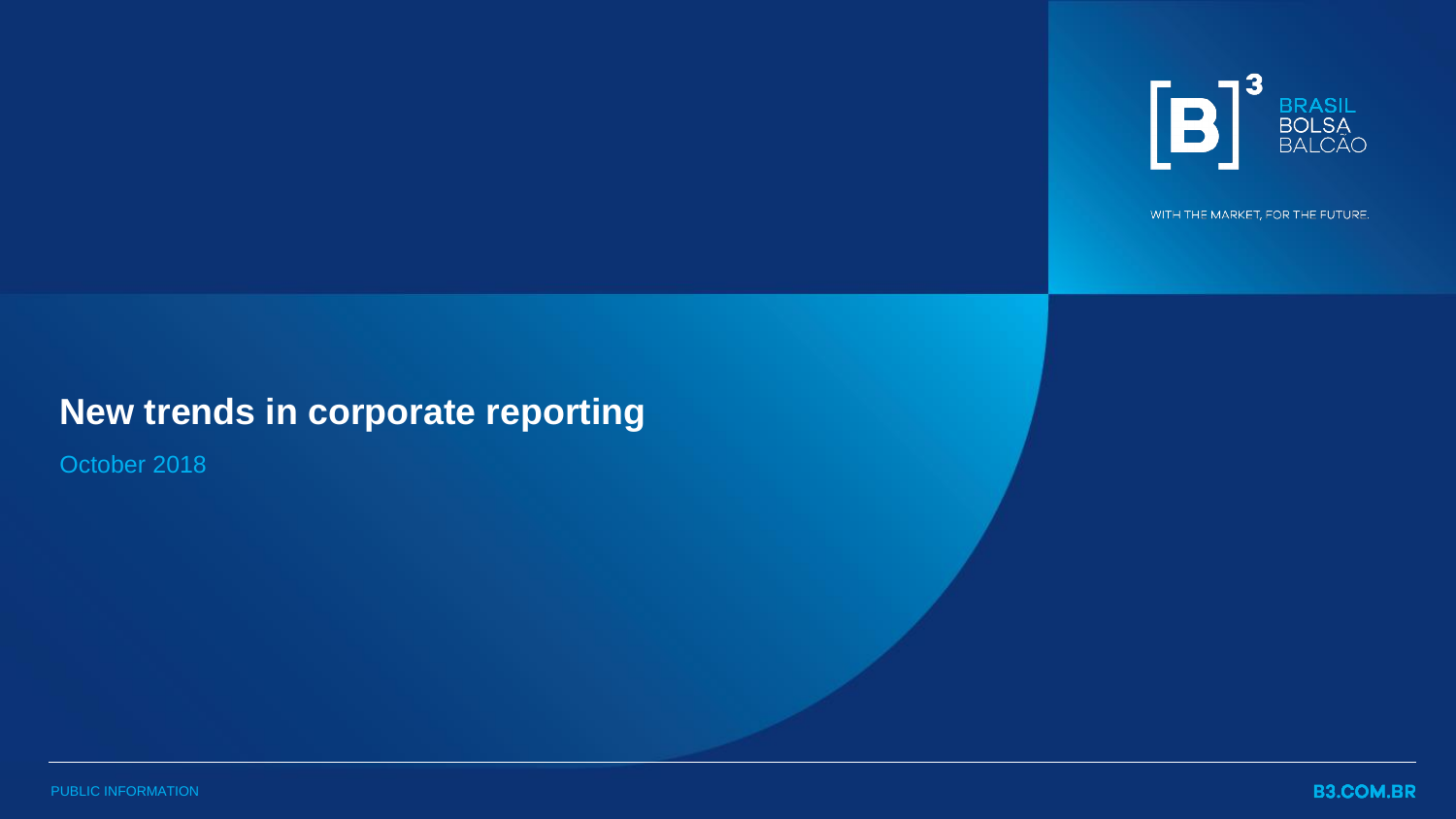### **B3 IN A NUTSHELL**

**HEADQUARTERS IN SÃO PAULO AND OFFICES IN RIO DE JANEIRO, LONDON AND XANGAI**

**LONG TRADITION OF INNOVATION IN PRODUCTS AND TECHNOLOGIES**

**SAFETY, SOLIDITY AND EFFICIENCY FOR THE BRAZILIAN MARKET**

**BEST PRACTICES IN CORPORATE GOVERNANCE, RISK MANAGEMENT AND SUSTAINABILITY**

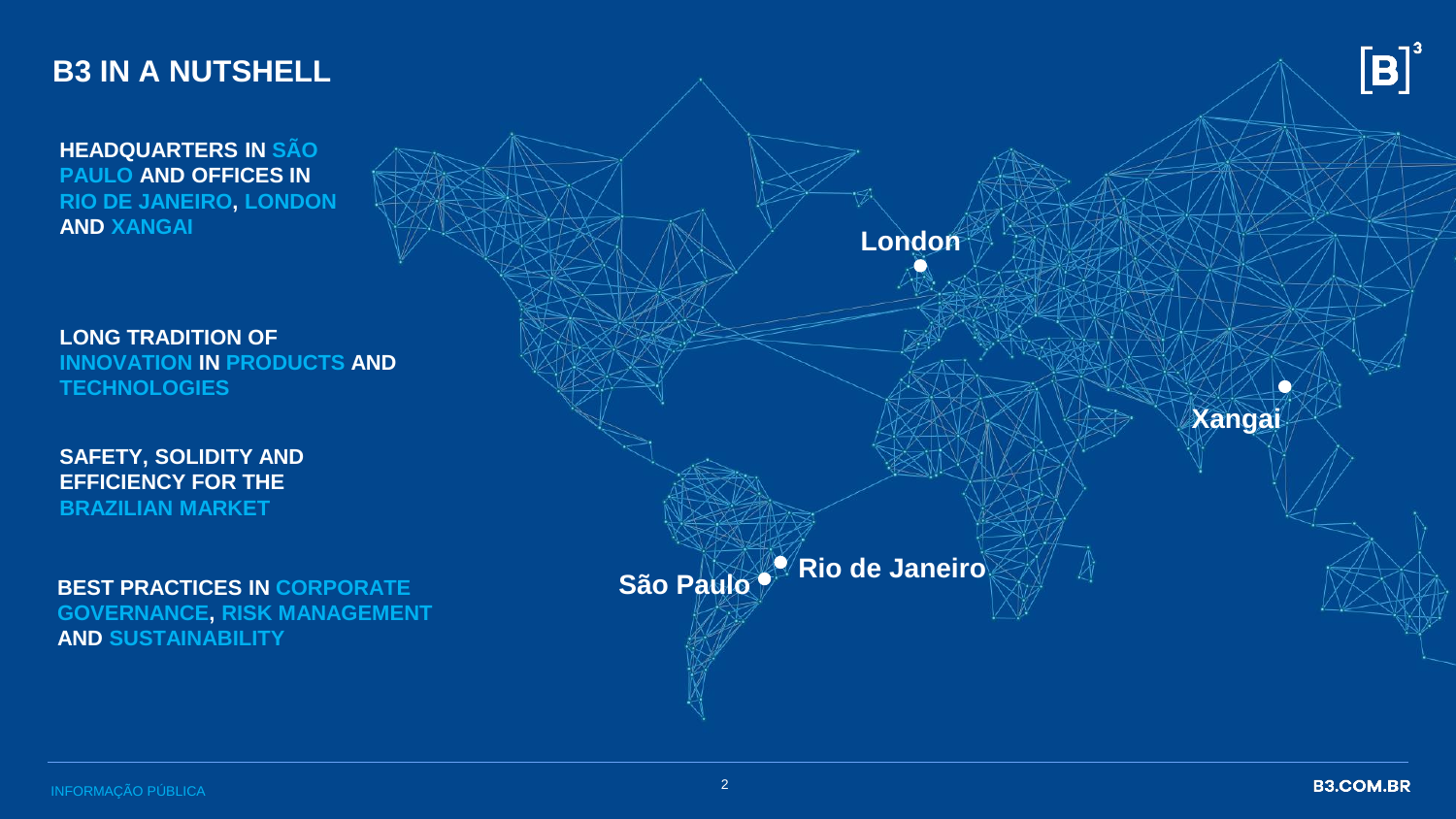# **B3's sustainability agenda**

Commitment to a sustainable market



| ration<br>stry.                                                           |                     | • GHG Inventory / Third party assurance / Carbon offset<br><b>BRASIL</b>                                                                            |
|---------------------------------------------------------------------------|---------------------|-----------------------------------------------------------------------------------------------------------------------------------------------------|
|                                                                           | <b>B3's agenda</b>  | • Response to CDP Questionnaire                                                                                                                     |
|                                                                           |                     | • Ring the Bell for Gender Equality 2018                                                                                                            |
|                                                                           |                     | • The first signatory in the Americas and the sixth in the world to join the<br>Women's Empowerment Principles (WEPs).                              |
|                                                                           |                     | • Green bonds                                                                                                                                       |
|                                                                           | <b>Products and</b> | • Sustainability mentorship for companies                                                                                                           |
|                                                                           | <b>services</b>     | • Corporate Sustainability Index - ISE                                                                                                              |
|                                                                           |                     | • Carbon Efficient Index - ICO2                                                                                                                     |
| can<br>agenda<br>ctices:<br>sclosure;<br>n of ESG<br>stream<br>d services |                     | . Annual Report aligned to the GRI guidelines and the SDG                                                                                           |
|                                                                           | <b>Transparency</b> | • Report or Explain for the SDGs                                                                                                                    |
|                                                                           |                     | • Corporate Sustainability Index - ISE                                                                                                              |
|                                                                           |                     | • State-Owned Enterprise (SOE) Governance Program                                                                                                   |
|                                                                           | <b>Education</b>    | • B3's sustainability guides aligned to the TCFD and the 2030 Agenda for<br>listed companies, privately-held companies and Intermediation Industry. |
|                                                                           |                     | • Operational Qualification Program (PQO)                                                                                                           |
|                                                                           |                     | • Member of the Sustainability Working Group (WFE)                                                                                                  |
|                                                                           |                     | • A founding signatory to SSE - Sustainable Stock Exchanges Initiative                                                                              |
|                                                                           |                     | • Working group's coordination at Ibero-American Federation of Stock Exchanges and<br><b>Securities Markets (FIAB)</b>                              |
|                                                                           |                     | Influence and • UN Global Compact Network Brazil: Board's vice-chair                                                                                |
|                                                                           |                     | partnerships • 1st exchange from an emerging country to be signatory to the PRI - Principles for<br>Responsible Investment                          |
|                                                                           |                     | • Brazilian Commission for Monitoring Integrated Reporting (IIRC)                                                                                   |
|                                                                           |                     | • Securities and Exchange Commission of Brazil (CVM) - Financial Innovation<br>Laboratory                                                           |
|                                                                           |                     | • Commission on Social Responsibility and Sustainability Febraban                                                                                   |
|                                                                           |                     | • Member of the Advisory Board of CDP                                                                                                               |
|                                                                           |                     | • Member of the GRI Brazil Advisory Group                                                                                                           |

**B3.COM.BR**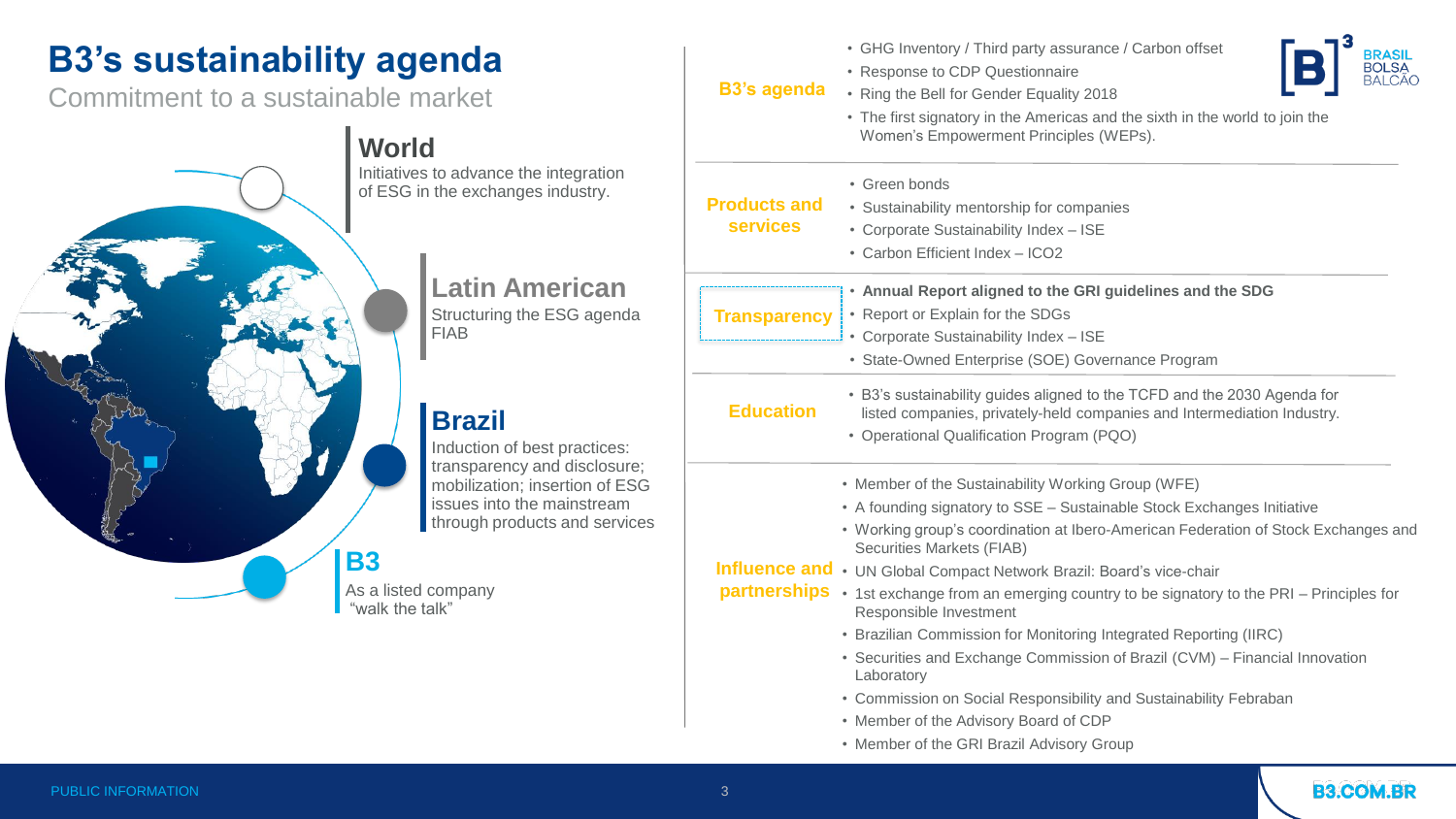## **Our challenge**



## *"Quick access to information is a key strategy for doing good business"*

Investors need socio-environmental information for complete decision making.

Without this information, investors follow the traditional resource allocation model, which prioritizes economics and finance

Companies and sustainability experts, meanwhile, complain that investors fail to pay sufficient attention to socioenvironmental issues.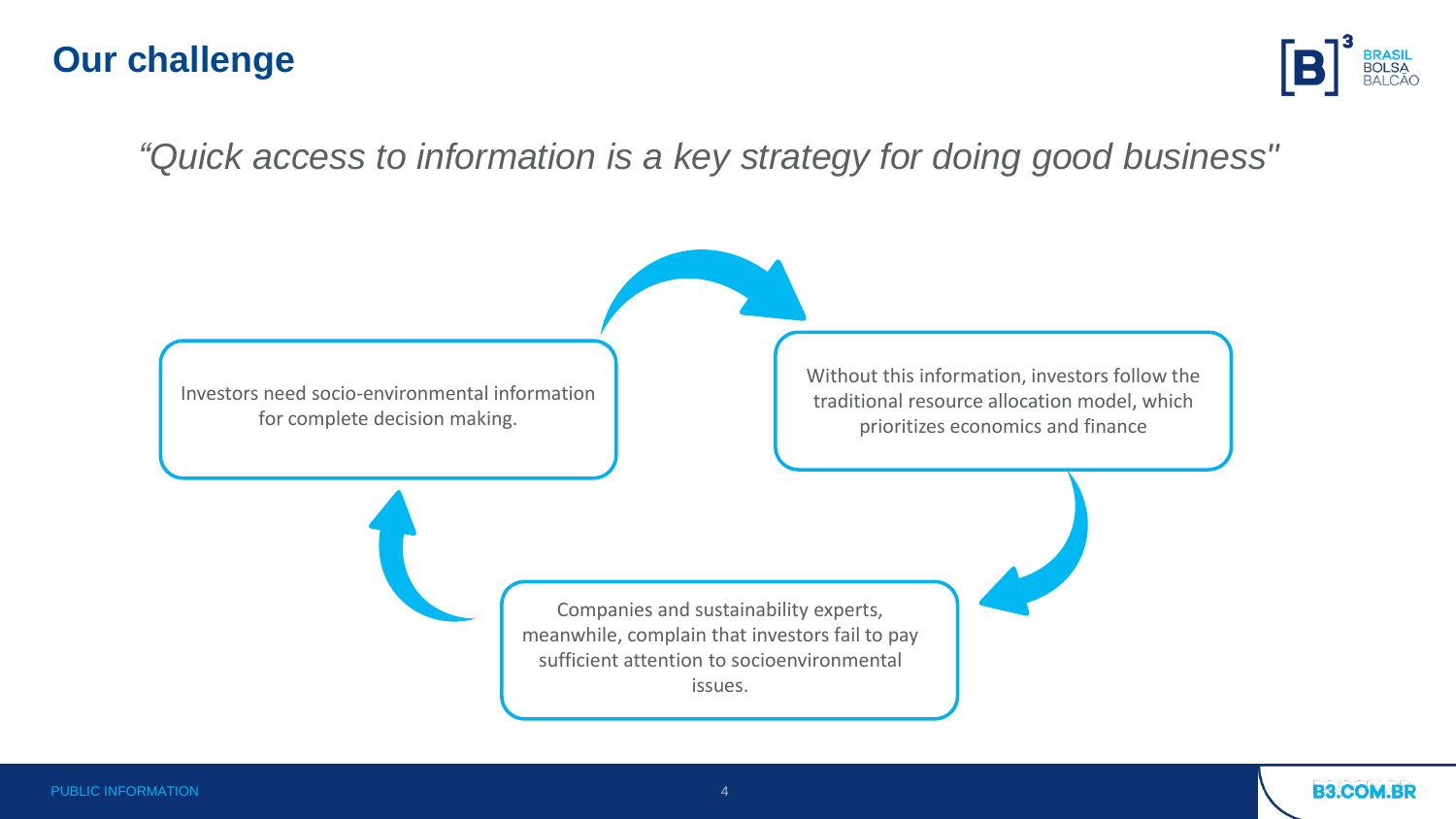# **B3's sustainability agenda**

Commitment to a sustainable market

#### *Challenges*

Companies should:

- Disclosure material, comparable, timely information GRI and SASB
- Have Integrated thinking IIRC
- Inspired by rattings, global providers MSCI and Sustainalitycs
- Have an assurance for sustainability information KPMG and PWC
- Be align with the 10 Principles of the UN Global Compact and the Sustainable Development Goals (SDGs)

### *Very near future*

• The use of Big Data and Artificial Intelligence (BDAI) in the reports. For instance, how BDAI will reads information?